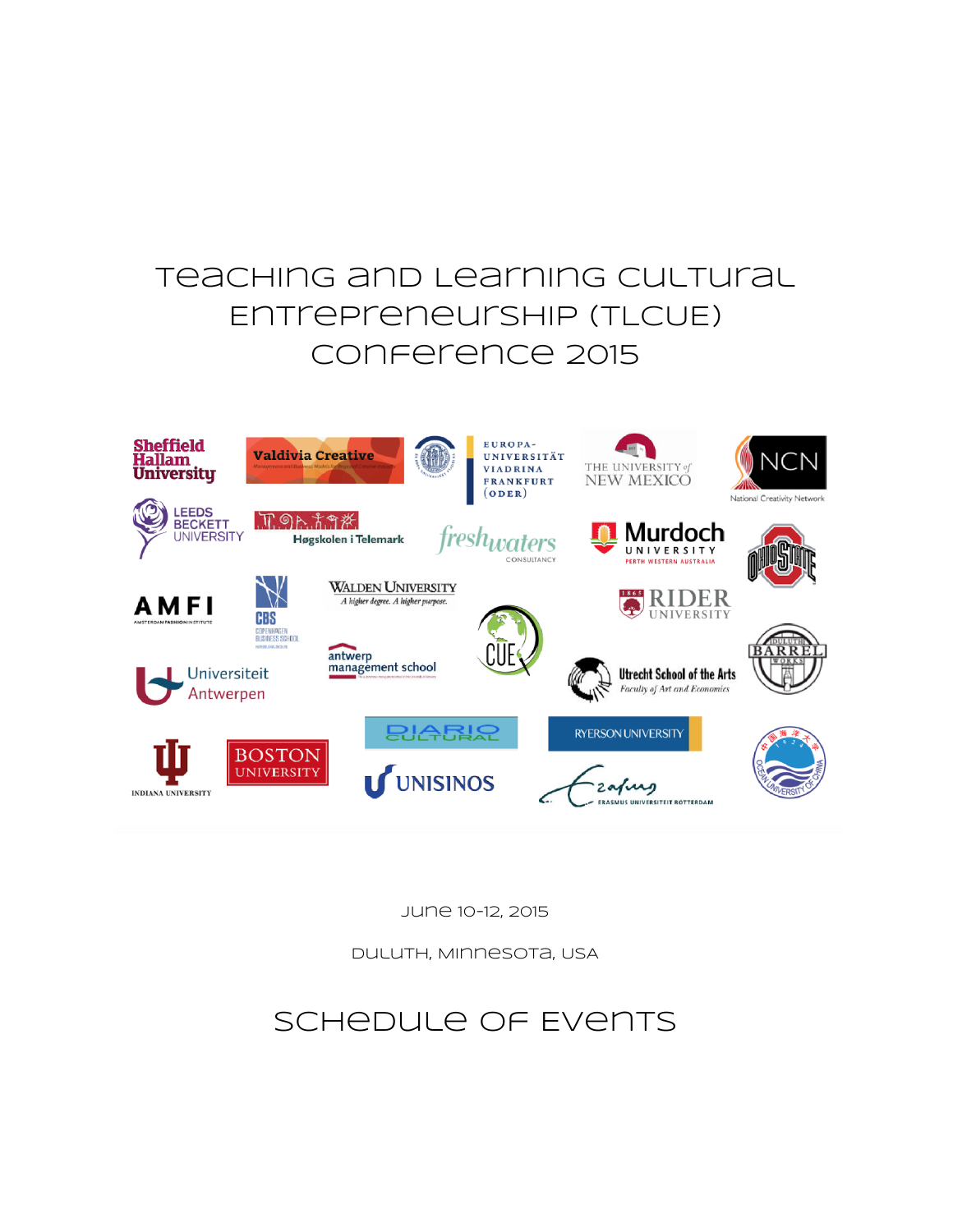| WEDNESDAY, JUNE 10, 2015   |                                                                                                                                                                                                                                                                                                                                         |                  |
|----------------------------|-----------------------------------------------------------------------------------------------------------------------------------------------------------------------------------------------------------------------------------------------------------------------------------------------------------------------------------------|------------------|
| Time                       | Activity                                                                                                                                                                                                                                                                                                                                | Location         |
| 8:30 - 9:30 a.m.           | Coffee and Snacks                                                                                                                                                                                                                                                                                                                       | Zeitgeist Atrium |
| $9:30$ a.m. $-10:45$ a.m.  | Opening Keynote Session<br>Welcomes from UMTC VP Meredith McQuaid, UMD<br>EVCAA Dr. Andrea Schokker, Duluth Mayor Don<br>Ness and conference hosts Dr. Olaf Kuhlke, Rene<br>Kooyman and Annick Schramme<br><b>Keynote: Giep Hagoort</b><br>Cultural Entrepreneurship:<br>To be practiced, to be taught, to be researched                | Zinema 1         |
| $10:45$ a.m. $-11:00$ a.m. | Coffee Break                                                                                                                                                                                                                                                                                                                            | Zeitgeist Atrium |
| $11:00$ a.m. $-12:30$ p.m. | <b>Opening Plenary Session</b><br><b>Creating Cultural Capital: Teaching and Learning</b><br>Cultural Entrepreneurship in Theory, Pedagogy and<br>Practice<br>Olaf Kuhlke (Moderator and Opening Presentation).<br>Annick Schramme (Antwerp Management School)<br>Rene Kooyman (Ars Nova)<br>Dennis Cheek (National Creativity Network) | Zinema 1         |
| $12:30 - 2:00$ p.m.        | Lunch                                                                                                                                                                                                                                                                                                                                   |                  |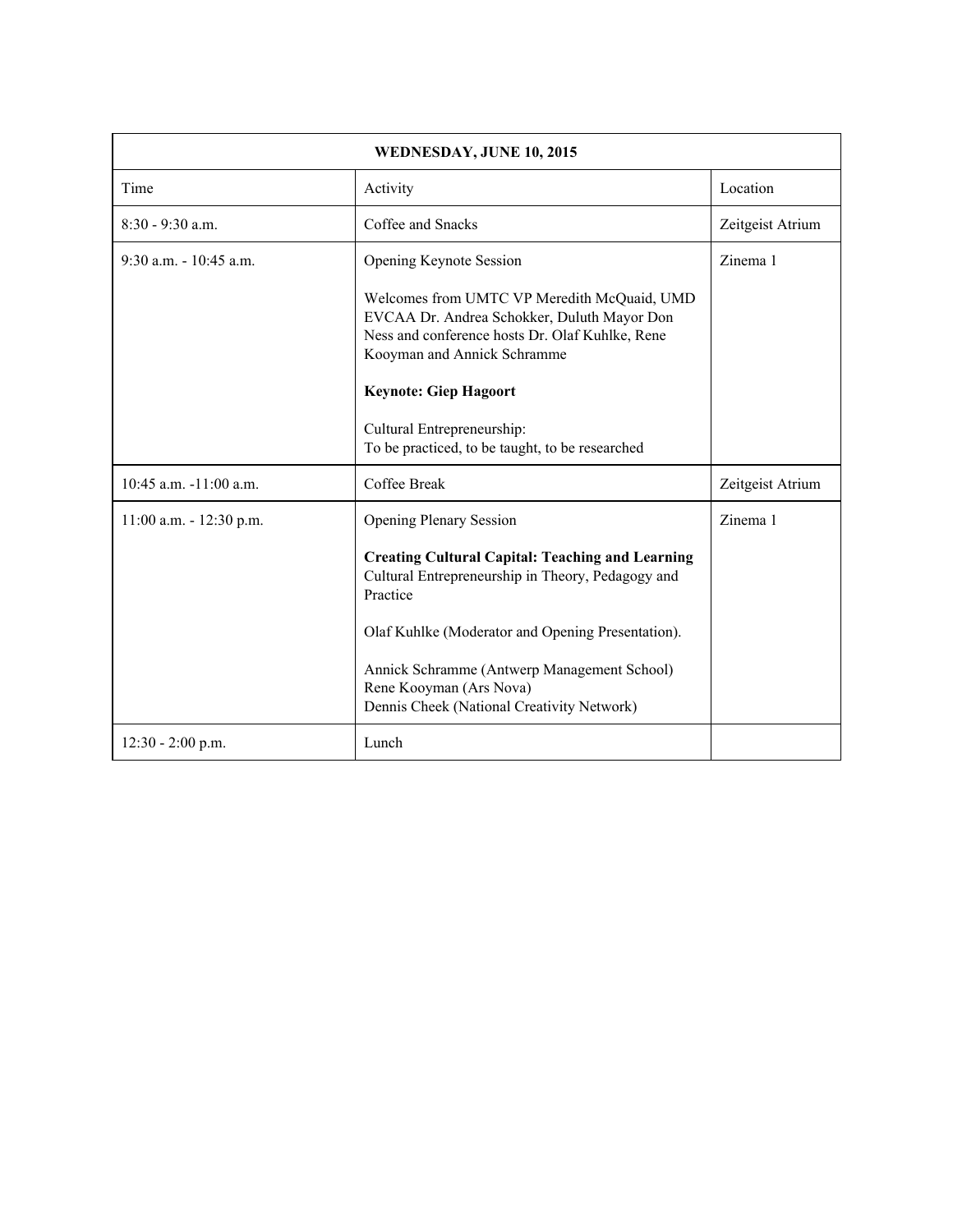| WEDNESDAY, JUNE 10, 2015                       |                                                                                                                                                                                                                                                                                                         |                  |
|------------------------------------------------|---------------------------------------------------------------------------------------------------------------------------------------------------------------------------------------------------------------------------------------------------------------------------------------------------------|------------------|
| <b>Time</b>                                    | <b>Activity</b>                                                                                                                                                                                                                                                                                         | Location         |
| $2:00 - 3:40$ p.m.<br>Parallel Paper Session 1 | <b>Iris Eshel (HKU Utrecht)</b><br>Entrepreneurship in Arts & Economics @HKU-<br>University of the Arts, Utrecht                                                                                                                                                                                        | Zinema 1         |
|                                                | Ana Maria de Mattos Guimarães and Cristiane<br><b>Schnack (UNISINOS - School of Creative Industries)</b><br>Challenges of Transdisciplinary Curricula and Course<br>Design for the Creative Industries in Brazil                                                                                        |                  |
|                                                | <b>Manuel-Julian Montoya (University of New Mexico)</b><br>Poetics as a Dynamic Concept in Creative and Cultural<br>Enterprise                                                                                                                                                                          |                  |
| $2:00 - 3:40$ p.m.<br>Parallel Paper Session 2 | <b>Aparna Katre (University of Minnesota Duluth)</b><br>Entrepreneurship Education for Social Innovation - An<br>Approach Based in Design Thinking and the Humanities                                                                                                                                   | Zinema 2         |
|                                                | Margaret Jane Wyszomirski, Shoshanah<br><b>Goldberg-Miller (Ohio State University)</b><br>Adapting the Promethean Fire of Business for Arts and<br>Cultural Entrepreneurship                                                                                                                            |                  |
|                                                | <b>Maureen Salmon (Freshwaters Consultancy)</b><br>Cultural Entrepreneurship as a Path to Prosperity for<br>the Caribbean                                                                                                                                                                               |                  |
| 3:40 - 4:00 p.m.                               | Coffee Break                                                                                                                                                                                                                                                                                            | Zeitgeist Atrium |
| $4:00 - 6:00$ p.m.                             | <b>Cultural Entrepreneurship Showcase</b>                                                                                                                                                                                                                                                               | Zeitgeist Atrium |
|                                                | Conference participants can display information about<br>their respective programs in the Zeitgeist Atrium. UMD<br>CUE students will have booth with their current<br>entrepreneurial projects. Displays can include books,<br>program information, syllabi, etc. Open discussion and<br>idea exchange. |                  |
| $6:30 - 10:00$ p.m.                            | <b>OPTIONAL: Downtown Duluth Walk and Progressive</b><br>Dinner at Duluth Restaurants (not included in<br>conference registration). Meet in front of the Zeitgeist<br>and walk with us to three different restaurants in Duluth<br>for appetizers, main course and dessert/cocktails.                   |                  |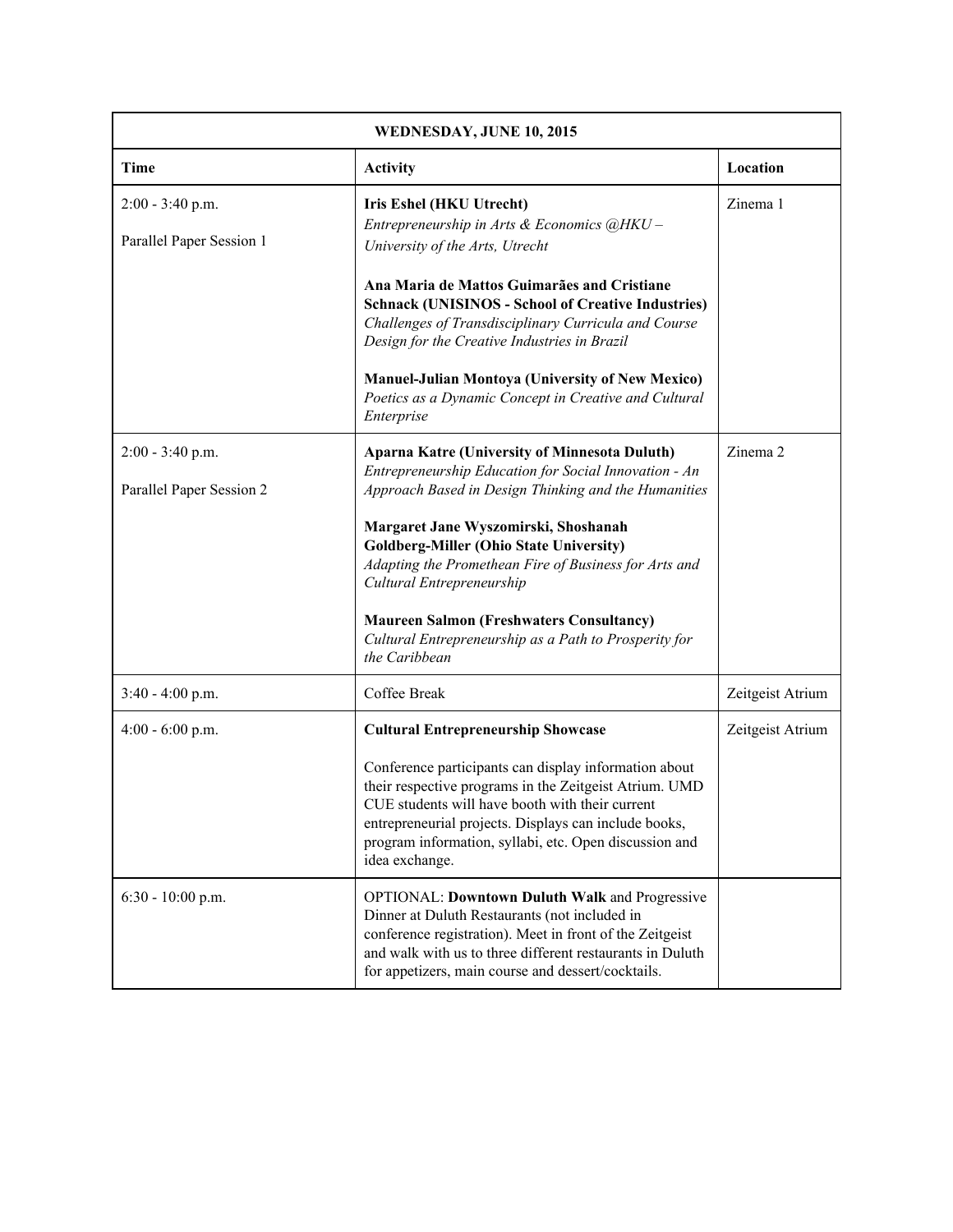| THURSDAY, JUNE 11, 2015                               |                                                                                                                                                                                                                                                                                                                                                                                                                                                                                                                          |                  |
|-------------------------------------------------------|--------------------------------------------------------------------------------------------------------------------------------------------------------------------------------------------------------------------------------------------------------------------------------------------------------------------------------------------------------------------------------------------------------------------------------------------------------------------------------------------------------------------------|------------------|
| Time                                                  | Activity                                                                                                                                                                                                                                                                                                                                                                                                                                                                                                                 | Location         |
| $8:00 - 9:00$ a.m.                                    | Coffee and Snacks                                                                                                                                                                                                                                                                                                                                                                                                                                                                                                        | Zeitgeist Atrium |
| $9:00$ a.m. $-10:40$ a.m.<br>Parallel Paper Session 5 | <b>Walter van Andel and Annick Schramme</b><br>(University of Antwerp)<br>Exploring Entrepreneurial Actions of Creative<br>Entrepreneurs and its Consequences for<br>Entrepreneurship Education<br>Rene Kooyman and Ruben Jacobs (HKU Utrecht)<br>The entrepreneurial Ant: Re-thinking Art Management<br>Education<br><b>Dennis Cheek (National Creativity Network)</b><br>Legitimization Strategies across the Various Guises of<br>Entrepreneurship Implications for Cultural<br><b>Entrepreneurship Educators</b>     | Zinema 1         |
| $9:00$ a.m. $-10:40$ a.m.<br>Parallel Paper Session 6 | Monika Herzig (Indiana University)<br>The Indiana University Cross Campus Certificate in<br>Entrepreneurship<br>Bruno Verbergt and Laila De Bruyne (University of<br>Antwerp)<br>Companions, not general managers What makes Arts<br>Management Graduate Studies Successful?<br>Melanie Levick-Parkin (Sheffield Hallam<br>University)<br>What we talk about, when we talk about<br>Entrepreneurship: Insights into Students' and<br>Lecturers' Thoughts on Learning and Teaching<br>Creative/Cultural Entrepreneurship. | Zinema 2         |
| 10:40 a.m. -11:00 a.m.                                | Coffee Break                                                                                                                                                                                                                                                                                                                                                                                                                                                                                                             | Zeitgeist Atrium |
| 11:00 a.m. - 12:30 p.m.                               | <b>WORKSHOP Session</b><br><b>Shaping the Next Generation of Cultural</b><br><b>Entrepreneurship Education: Current Trends,</b><br><b>Future Needs.</b><br>An Interactive Scholarly Dialogue. Moderated by Arjo<br>Klamer (Erasmus University Rotterdam)                                                                                                                                                                                                                                                                 | Zinema 1         |
| $12:30 - 2:00$ p.m.                                   | Lunch                                                                                                                                                                                                                                                                                                                                                                                                                                                                                                                    |                  |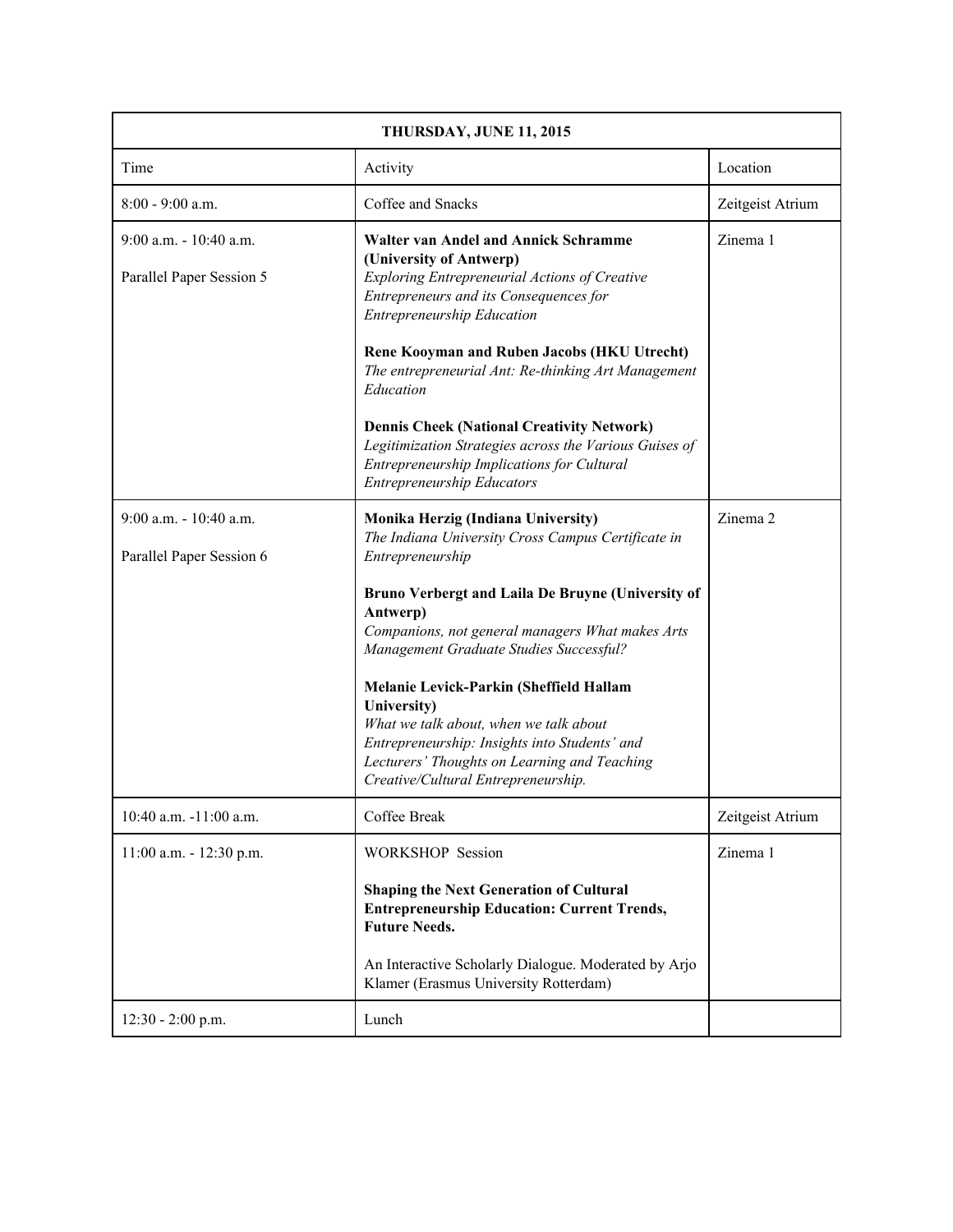| THURSDAY, JUNE 11, 2015                        |                                                                                                                                                                                                                       |                  |
|------------------------------------------------|-----------------------------------------------------------------------------------------------------------------------------------------------------------------------------------------------------------------------|------------------|
| <b>Time</b>                                    | <b>Activity</b>                                                                                                                                                                                                       | Location         |
| $2:00 - 3:40$ p.m.<br>Parallel Paper Session 7 | <b>Brea Heidelberg (Rider University)</b><br>Transition Courses in the Arts Management<br>Curriculum: Creating a Professional Development<br><b>Series</b>                                                            | Zinema 1         |
|                                                | <b>Marilena Vecco (Erasmus University)</b><br>A new Approach to teach and learn Cultural<br>Entrepreneurship: The CEE Master at Erasmus<br><b>University Rotterdam</b>                                                |                  |
|                                                | <b>Jeannette Guillemin and Wendy Swart</b><br><b>Grossman (Boston University)</b><br>Teaching Cultural Entrepreneurship in an<br>Engaging, Strategic and Useful Way: Notes from the<br>Field                          |                  |
| $2:00 - 3:40$ p.m.<br>Parallel Paper Session 8 | Ira Levine, Jeremy Shtern (Ryerson University)<br>Cultural and Creative Entrepreneurship Education<br>By Design: A Case Study of the Development and<br>Launch of Canada's First BA Program in Creative<br>Industries | Zinema 2         |
|                                                | Paul Zalewski and Izabella Parowicz (Viadrina<br>University)<br>Dare to try! Waking the Entrepreneurs in Heritage<br>Conservators                                                                                     |                  |
|                                                | Robert Davis, Julia Calver and Steven Parker (<br>Disrupting Disciplines Meeting the Challenge of the<br>Industry-ready Agenda for the Freelance Creative<br>Practitioner                                             |                  |
| $3:40 - 4:00$ p.m.                             | Coffee Break                                                                                                                                                                                                          | Zeitgeist Atrium |
| 4:00 - 5:40 p.m.<br>Parallel Paper Session 9   | Karla Penna, Jorge Tinoco and Elisabeth Taylor<br>(Murdoch University)<br>New Teaching and learning Approaches to Cultural<br>Entrepreneurship for Heritage Conservation<br>Training Programs in Brazil               | Zinema 1         |
|                                                | Guillermo Olivares Concha (Valdivia)<br>Professional Short-term Training for Cultural<br>Entrepreneurs in Valdivia, Chile - The Innovuss<br>Program                                                                   |                  |
|                                                | <b>Geir Grothen (Telemark University College)</b><br>The evolution of Cultural Studies and<br>Entrepreneurship at Telemark University College,<br>Norway                                                              |                  |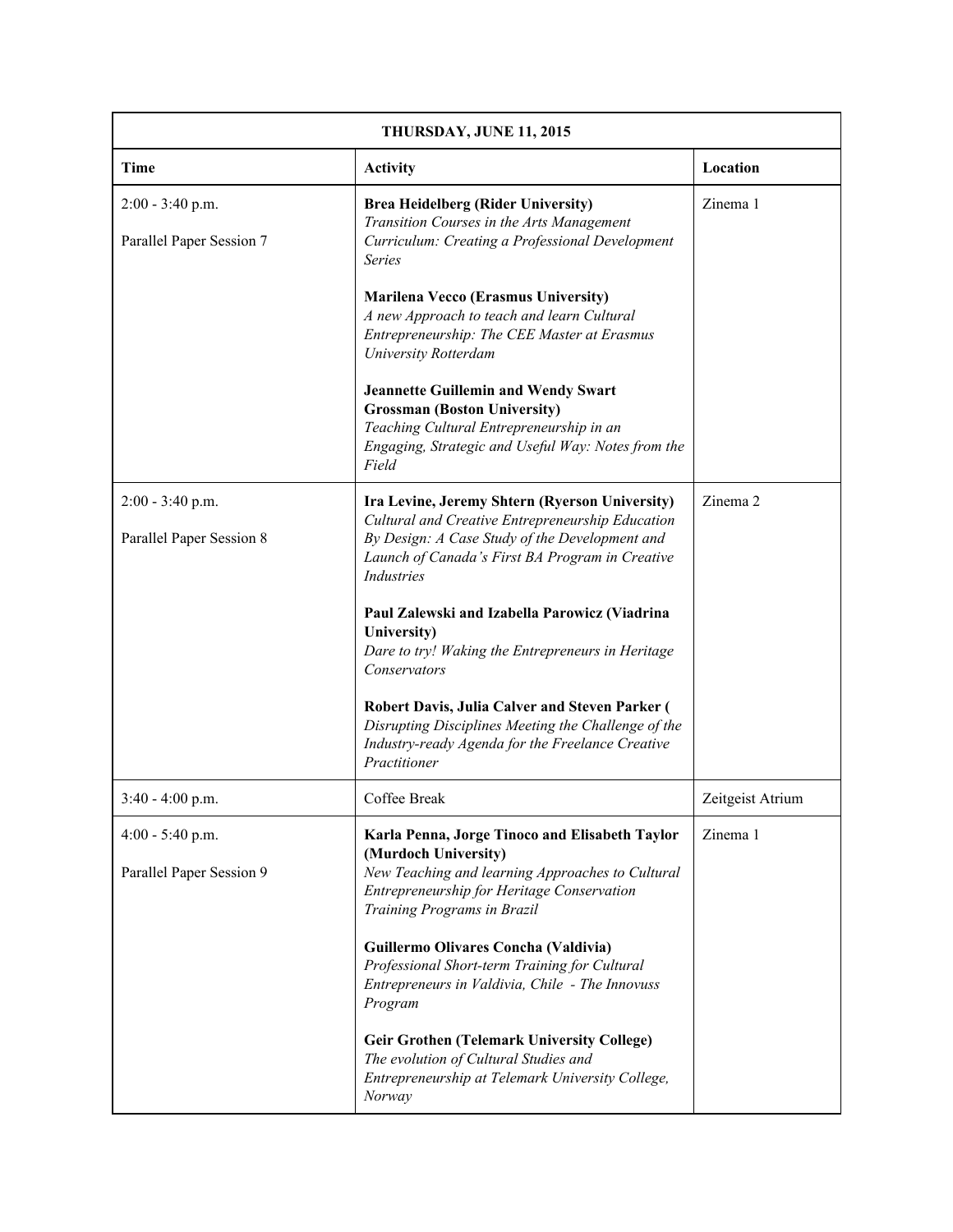| $4:00 - 5:40$ p.m.<br>Parallel Paper Session 10 | <b>Marco Mossinkoff (HKU Utrecht)</b><br>The Art of Societing: On the role of transaction<br>innovation in the development of unique value<br>propositions in the creative industry.<br><b>Jack Forsman (University of Minnesota Duluth)</b><br>Personality Traits among Cultural Entrepreneurs:<br>Implications for Teaching and Learning<br><b>Charles Gray (University of St. Thomas)</b><br>Intrapreneurship in the Lively Arts: Exploratory<br>Case Analyses | Zinema 2         |
|-------------------------------------------------|-------------------------------------------------------------------------------------------------------------------------------------------------------------------------------------------------------------------------------------------------------------------------------------------------------------------------------------------------------------------------------------------------------------------------------------------------------------------|------------------|
| $7:00 - 10:00$ p.m.                             | <b>Book Release Event at Clyde Iron Works.</b><br><b>Catered Buffet Dinner</b><br>At this event, we will be honoring and recognizing<br>student conference workers, and officially release<br>the book Creating Cultural Capital.<br>BUS DEPARTS AT THE DULUTH SHERATON AT<br>6:30 p.m.                                                                                                                                                                           | Clyde Iron Works |